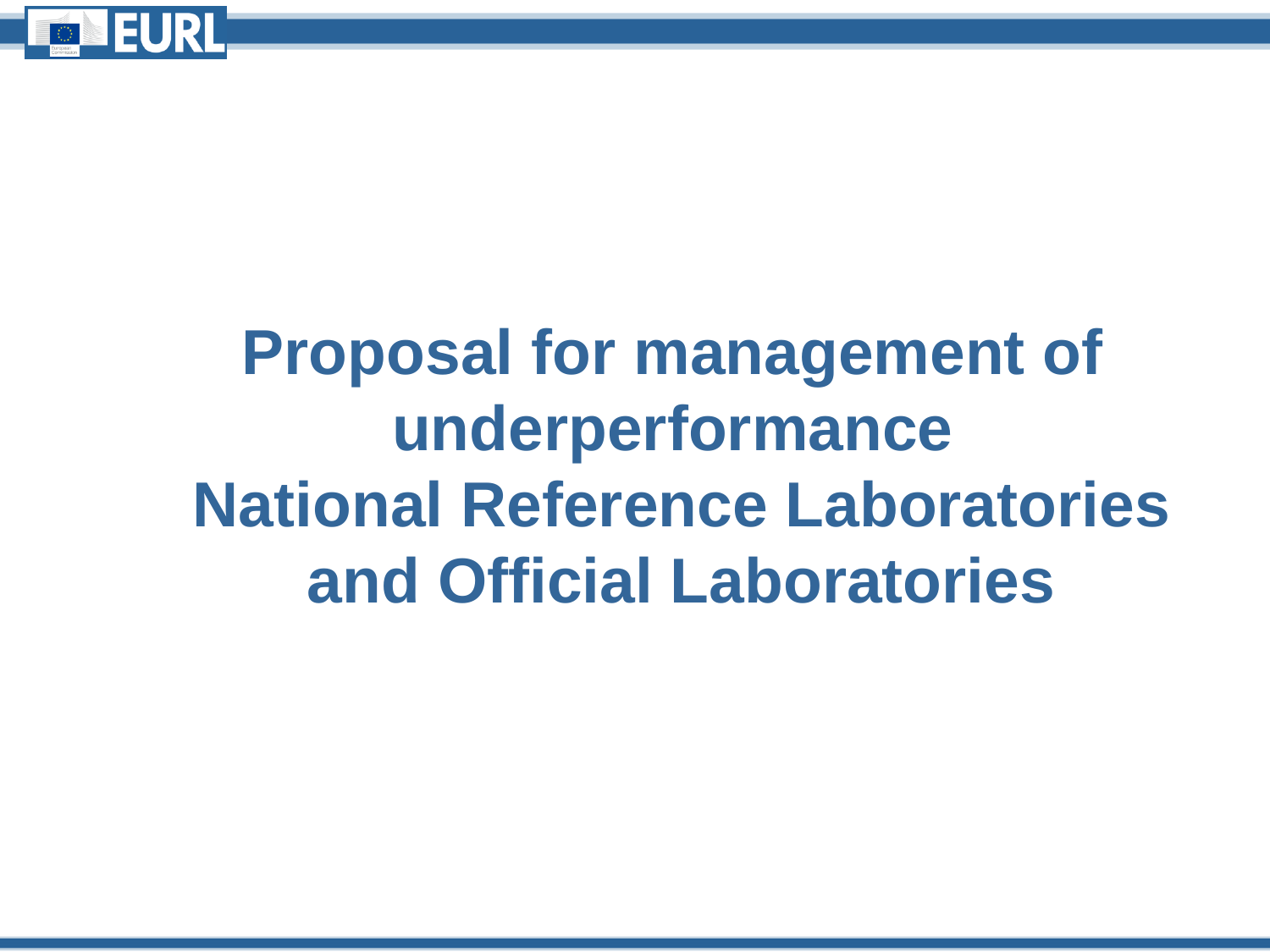

EUROPEAN COMMISSION HEALTH & CONSUMER PROTECTION DIRECTORATE-GENERAL

Directorate E: Safety of the food chain

#### Protocol for management of underperformance in comparative testing and/or lack of collaboration of National Reference Laboratories (NRLs) with Community reference laboratories (CRLs) activities

According to article 32 of Regulation (EC) 882/2004<sup>1</sup>, Community reference laboratories (CRLs) shall be responsible for coordinating application by the NRLs of analytical methods, in particular by organising comparative testing and by ensuring an appropriate follow-up of such comparative testing.

Article 33 of the Regulation establishes that NRLs shall collaborate with the CRLs in their area of competence.

The NRLs are a key tool for the proper implementation of official controls performed to ensure the verification of compliance with feed and food law, animal health and animal welfare rules, therefore their performance is of outmost importance.

Appropriate actions must be taken if the results of comparative tests reveal underperformance or if NRLs fail to collaborate properly with the corresponding designated CRL.

The following two-step protocol is suggested in case of

(a) underperformance (i.e. failure in proficiency test)

(b) lack of collaboration by the NRLs with the CRL

<sup>1</sup> OJ L 165, 30.4.2004, p. 1, corrected by OJ L 191, 28.5.2004, p. 1. Regulation as last amended by Commission Regulation (EC) No 776/2006 (OJ L 136, 24.5.2006, p. 3)

Commission européenne, B-1049 Bruxelles / Europese Commissie, B-1049 Brussel - Belgium. Telephone: (32-2) 299 11 11.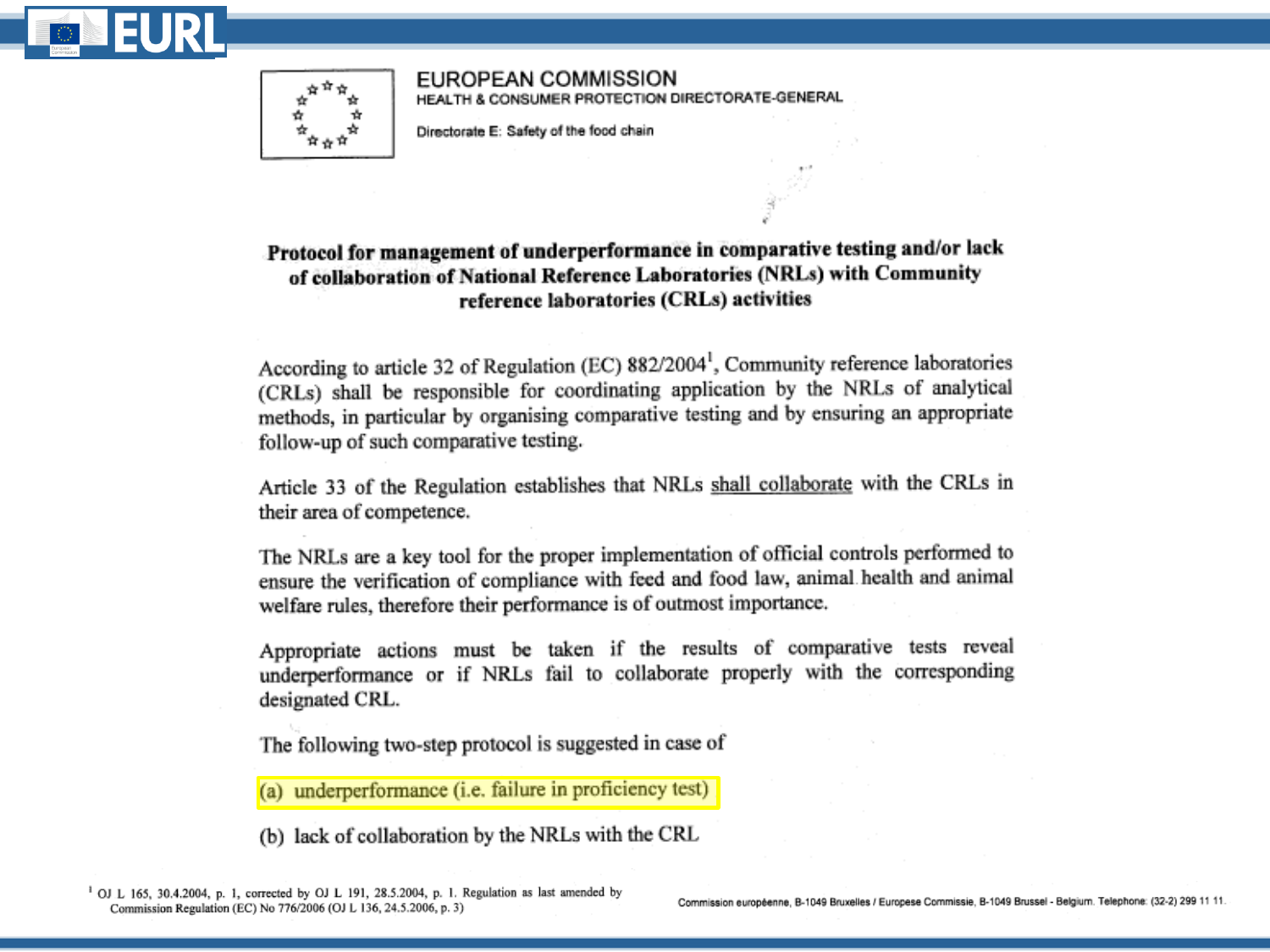### Phase 1

(a) Underperformance (i.e. failure in proficiency test)

- CRL should contact the NRL and provide assistance trying to identify the origin of the bad result. On the spot visits and training could be foreseen if necessary.
- Repetition of the comparative test if feasible (e.g. within 3 months) and close assessment of the results by the CRL

Confidentiality should be kept during this phase in order to ensure good co-operation from the NRL. The results of the proficiency test and the codes of the laboratories are included in the report transmitted to the Commission. Apart from that there is no need to further involvement of the Commission until the results of the following comparative test are available and re-assessed.

- (b) Lack of collaboration by the NRLs with the CRL:
	- CRL should contact the NRL if lack of collaboration with CRL activities. CRL should ask the NRL for the reasons of no participation to a proficiency test or a workshop. The justification provided by the NRL should be included in the report submitted to the Commission

#### Phase 2

(c) Underperformance (i.e. fail in proficiency test)

- If the results of the following comparative test still reveal underperformance of the NRL or the collaboration of the NRL is not adequate, the Commission shall be informed officially by the CRL including a report of the main findings and corrective actions to improve the situation.

- The Commission shall inform the competent authority and require that appropriate actions are taken.

(d) Continuous lack of collaboration by the NRLs with the CRL:

- In case of repetitiveness of the lack of response of the NRL, the Commission shall be informed officially by the CRL and the Commission shall inform the competent authority and require that appropriate actions are taken.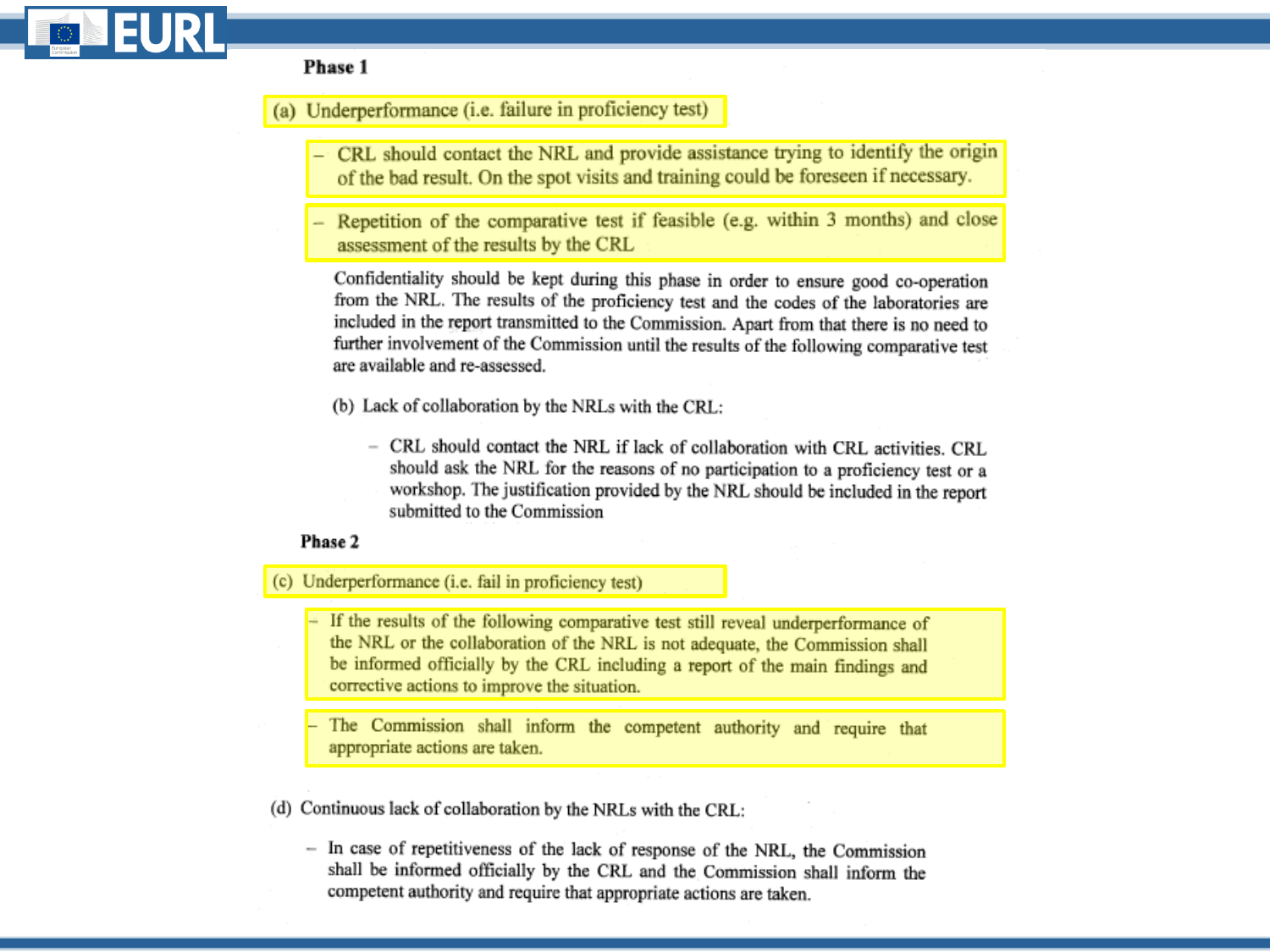

Two step protocol is suggested when Underperformance of NRL is detected

Phase 1:

Identifying the origin of the bad results (failure in PTs)

Actions:

- *i. On the spot visits and training if necessary*
- *ii. Repetition of the comparative Test if feasible and close the assessment of results by the EURL*

Phase 2:

If the results still reveal underperformance

Actions:

- *i. The Commission shall be informed officially by the EURL including a report of the main findings and corrective actions*
- *ii. The Commission shall inform the Competent Authority and require that appropiate actions are taken*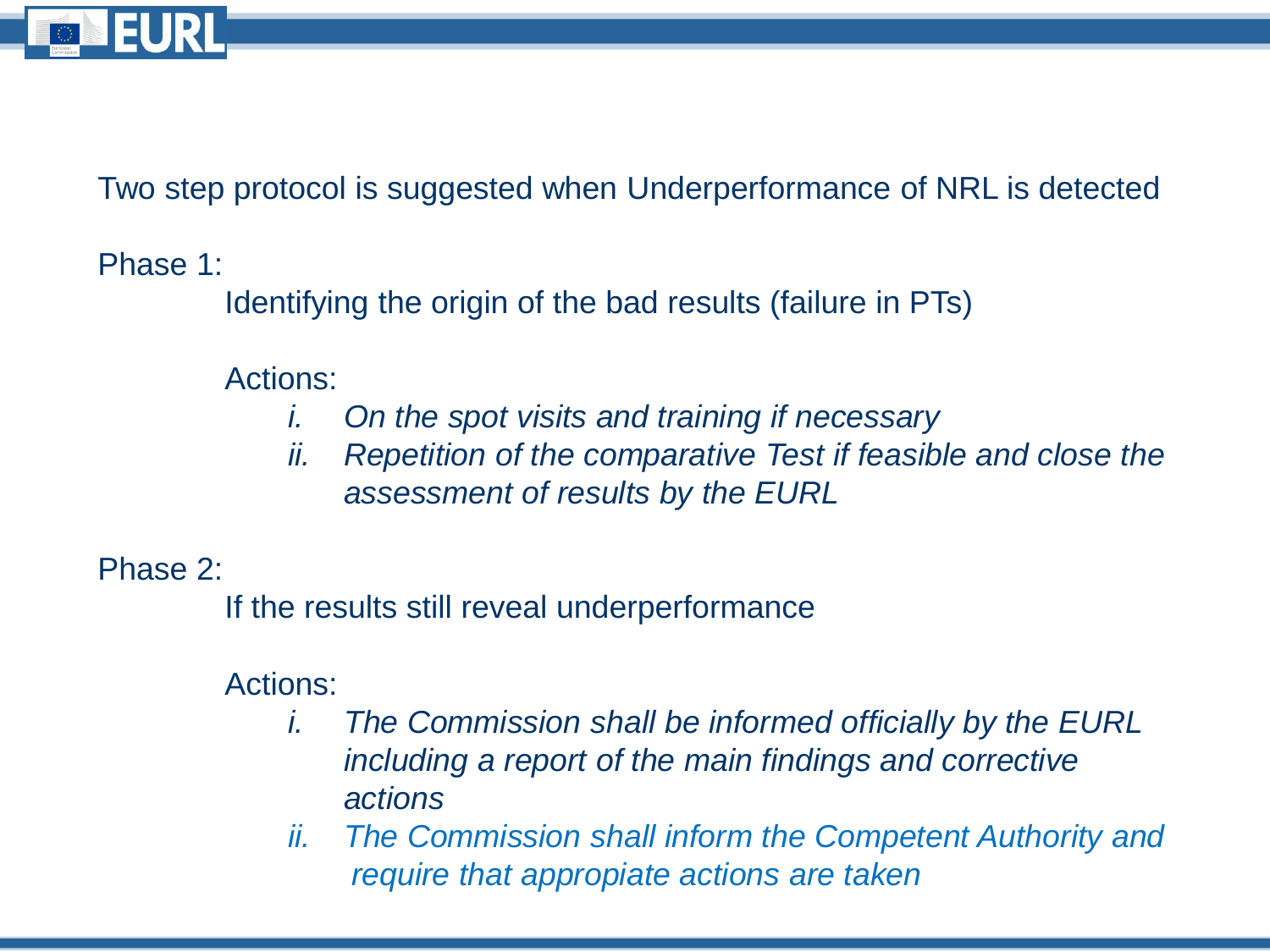

### **PROPOSAL of criteria for:**

# **Underperformance for NRLs in MRMs and SRMs**

**Scope**: Two consecutive years in the last four EUPTs, with no participation or less than 90% of the compulsory compounds being targeted/detected (80% for SRM-compounds)

**Accuracy**: Two consecutive years, in the last four EUPTs, with AZ<sup>2</sup> higher than 3 (MRM)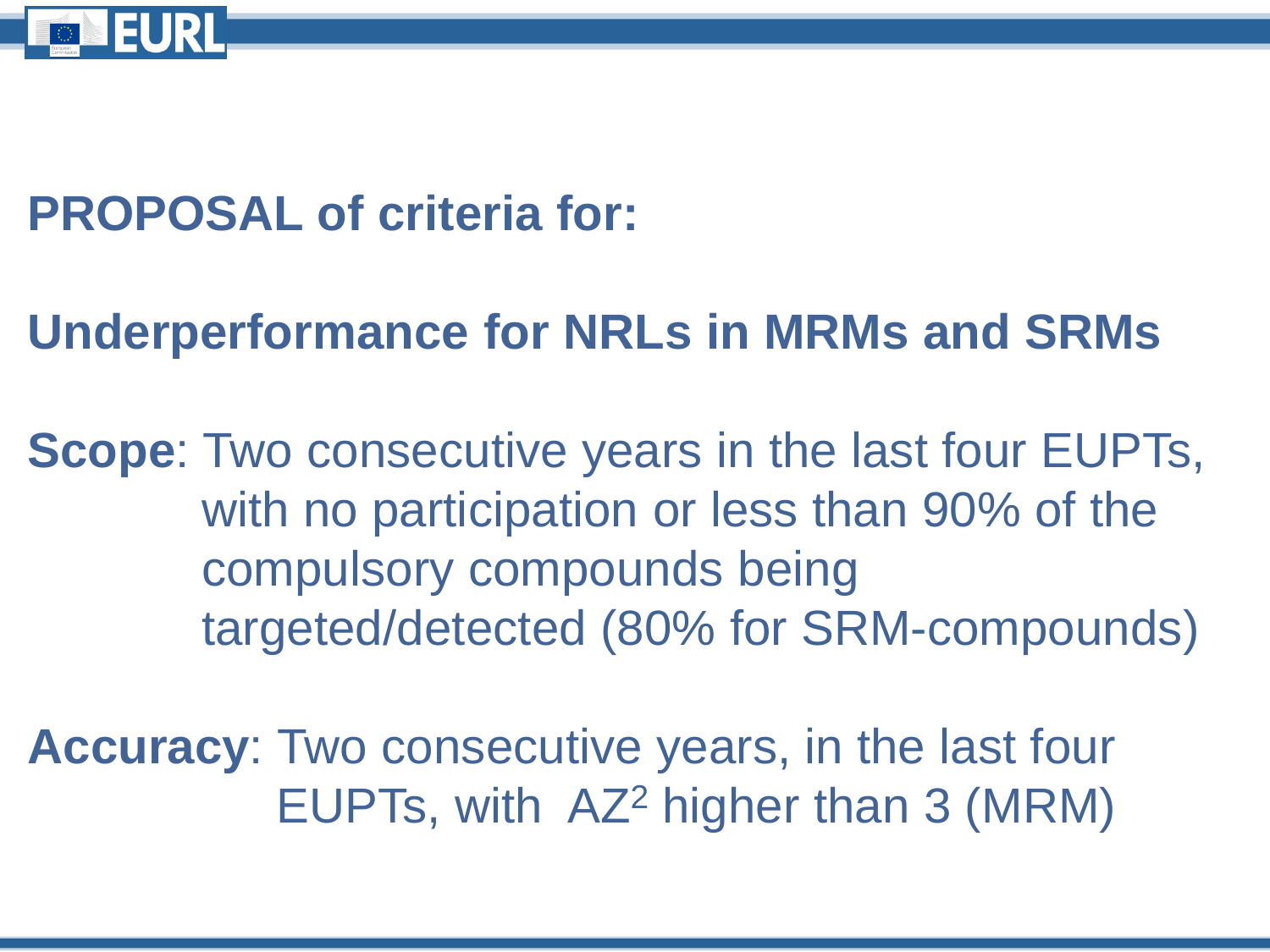

### **GENERAL PROTOCOL**

#### for EU Proficiency Tests on Pesticide Residues

#### **Follow-up activities**

#### in Food and Feed

Laboratories are expected to undertake follow-up activities to trace back the sources of erroneous or strongly deviating results (typically those with  $|z| > 2.0$ ) - including all false positives. Even results within  $|z| \le 2.0$  may have to be checked if there is indications of a significant positive or negative bias.

Upon request, the laboratory's corresponding NRL and EURL are to be informed of the outcome of any investigative activities for false positives, false negatives and for results with  $|z| \geq 3.0$ . Concerning z scores between 2.0 and 3.0 the communication of the outcome of traceability activities is optional but highly encouraged where the source of deviation could be identified and could be of interest to other labs.

According to instructions from DG-SANTE, the "Protocol for management of underperformance in comparative testing and/or lack of collaboration of National Reference Laboratories (NRLs) with EU Reference Laboratories (EURLs) activities" is to be followed.

NRLs will be considered as underperforming in relation to scope if in two EUPTs of the last four EUPTs falling within their responsibility area if they: a) haven't participated, or b) targeted less than 90% of the compulsory pesticides in the target lists (80% for SRM-compounds), or c) detected less than 90% of the compulsory compounds present in the test items (80% for SRM-compounds).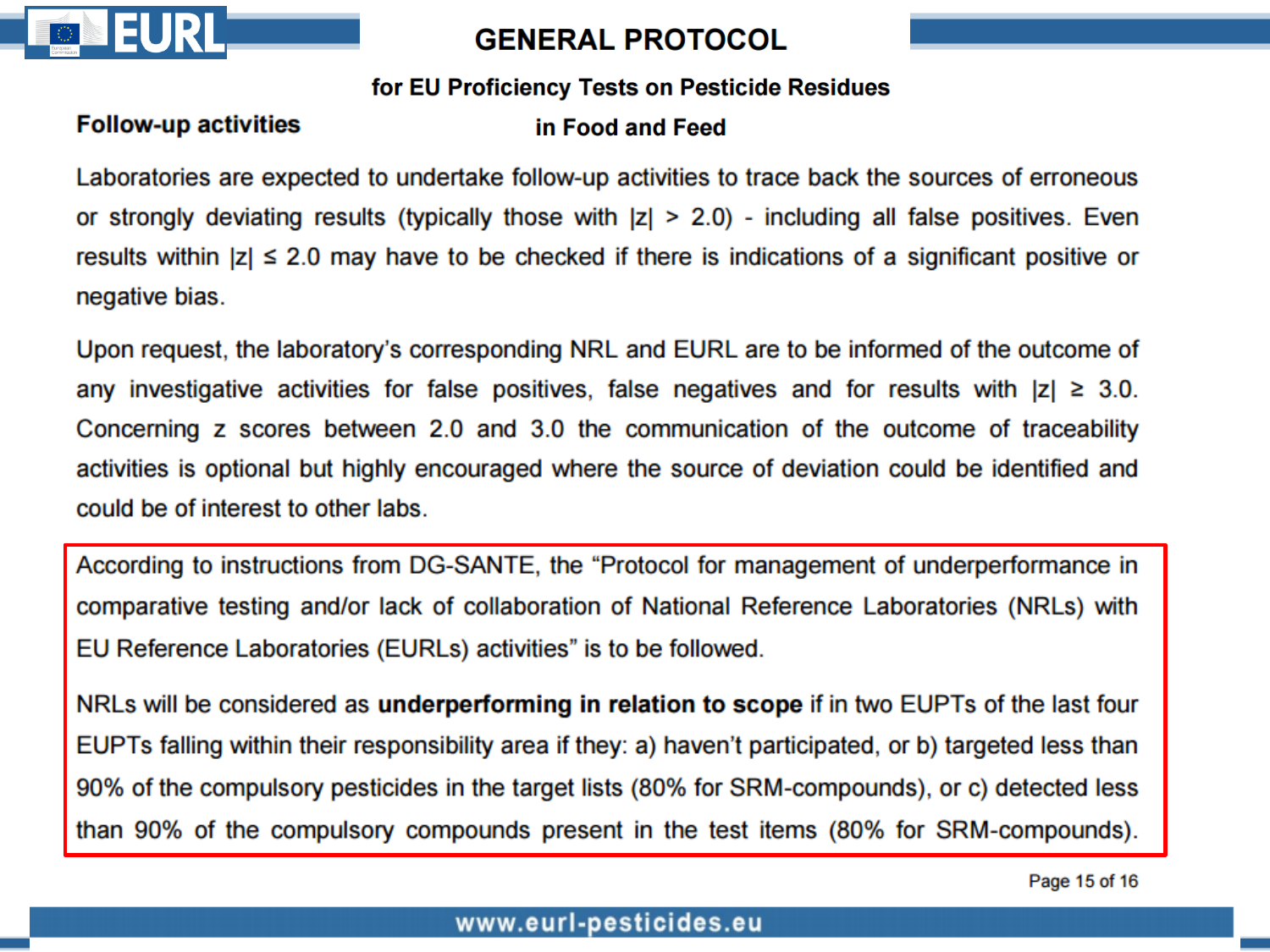

### **GENERAL PROTOCOL**

for EU Proficiency Tests on Pesticide Residues

in Food and Feed

EU REFERENCE LABORATORIES FOR RESIDUES OF PESTICIDES

#### 6th Edition: Revised 8th February, 2016

Additionally, NRLs that obtained  $AZ^2$  higher than 3 in two consecutive EUPTs of the last four EUPTs, will be considered as **underperforming in accuracy**. A two-step protocol established by DG-SANTE will be applied as soon as underperformance of an NRL is detected<sup>15</sup>:

Phase 1:

Commission

EURL

- Identifying the origin of the bad results (failure in EUPTs).
- Actions: On the spot visits and training if necessary and repetition of the comparative test if feasible and close the assessment of results by the EURL.

Phase 2:

- If the results still reveal underperformance the Commission shall be informed officially by the EURL including a report of the main findings and corrective actions.
- The Commission shall inform the Competent Authority and require that appropriate actions are taken.

Underperformance rules for the OfLs will be established at a later stage.

#### **Disclaimer**

The EUPT-Panel retains the right to change any parts of this EUPT – General Protocol based on new scientific or technical information. Any changes will be communicated in due course.